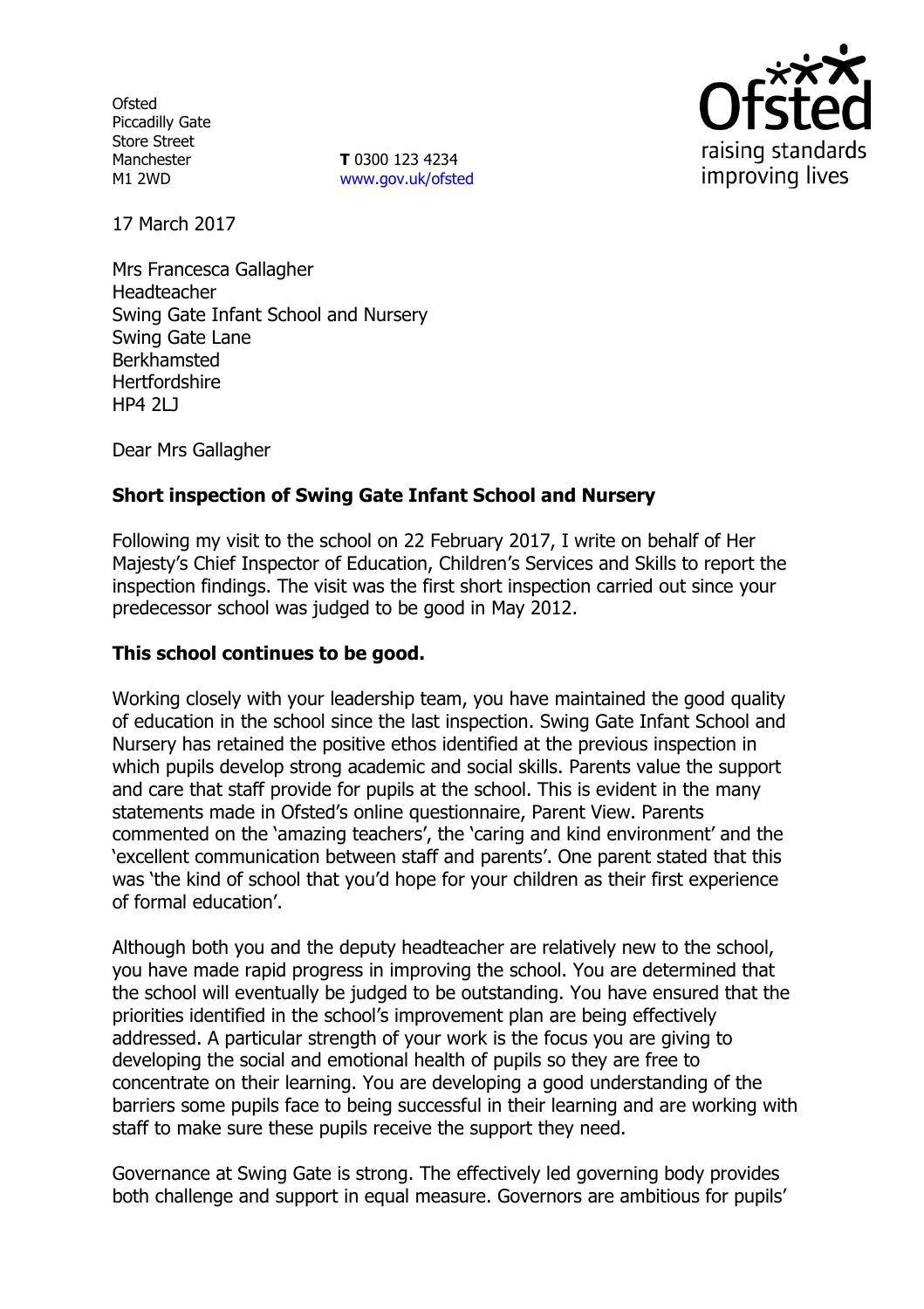

academic success as well as their health and well-being. They are regular visitors to your school. Their visits are clearly defined to support the priorities identified in the school development plan. Their reports both challenge and commend your work on leading improvements in the school.

Pupils have exemplary behaviour. They are kind, thoughtful and empathetic to each other's needs. Pupils want to learn and are supportive of each other in lessons. In lessons, pupils are both diligent in their approach to completing learning tasks and excited to gain new skills, knowledge and understanding. You have ensured that pupils have access to a well-balanced curriculum, including opportunities to learn about life in Victorian Britain, other faiths and cultures and British cultural monuments. Many pupils attend a range of extra-curricular clubs and activities which they speak enthusiastically about, for example 'girls and boys play football together, and it's great'.

You correctly judge the provision in the early years to be a strength of the school. Strong leadership has ensured that children make a good start to their learning in both the Nursery and Reception classes. The staff have high expectations of children which they strive to meet. Teachers and teaching assistants provide very effective support to all children, ensuring that they make rapid progress. As a result, children in Nursery and Reception develop their communication skills very well. Through well-structured support, children also develop their phonics and mathematics skills, ensuring that they are well prepared for learning in Year 1.

You and your leadership team take effective action when you consider that improvements are required. For example, you have introduced strategies to accelerate pupils' reading skills. You have plans in place to further develop middle leadership within the school to ensure that standards are robustly met in every area of the curriculum.

#### **Safeguarding is effective.**

Leaders, including governors, ensure that safeguarding procedures at the school are rigorously implemented. Records are diligently maintained and reviewed regularly to ensure the safety of all pupils. Leaders are tenacious in ensuring the physical and emotional well-being of all pupils. Staff receive regular training in safeguarding and know what to do to ensure the well-being of pupils.

Staff ensure the safety of pupils through effective school procedures. One pupil told me that the school made her feel 'super safe'. The pupils that I spoke to are acutely aware of how to keep themselves safe online. They also understand the importance of telling an adult when they have a problem. All parents who responded to the Ofsted questionnaire, Parent View, agreed that their children are safe and that staff 'genuinely care about the children's welfare'.

Pupils that I spoke to understand the definition of bullying. They explained that bullying is not common and that were it to happen, they are confident that staff would respond very quickly. Leaders have embedded strategies to promote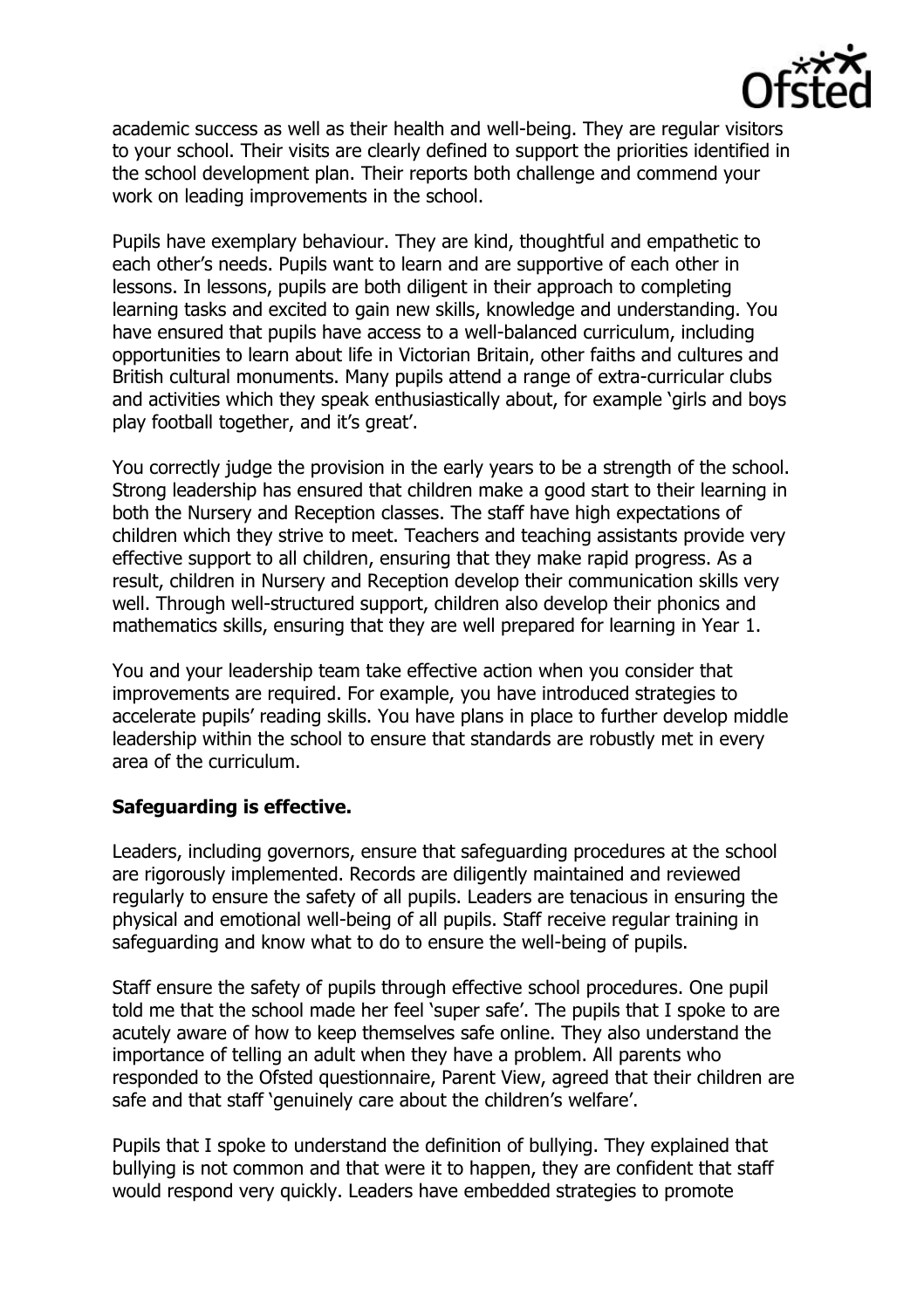

positive relationships among pupils and to ensure that any incidents are dealt with appropriately and in a timely fashion.

# **Inspection findings**

- A key line of enquiry was the low attendance of pupils who are eligible for free school meals and pupils who have special educational needs and/or disabilities. It was lower than that of pupils nationally in 2016. Persistent absence for these groups was also high. You have recognised the importance of monitoring and evaluating the attendance of these groups. You have focused on ensuring that parents and pupils value the importance of regular attendance at school through social events and school-based incentives. It is too early to measure the impact of these strategies.
- $\blacksquare$  I also considered the progress of pupils who find reading difficult, including disadvantaged pupils, in key stage 1. Although the number of these pupils is relatively low, they did not make good enough progress in reading by the end of Year 2. You have identified the barriers that these pupils encounter and have embedded a range of strategies to improve their achievement. For example, additional adults provide tailored support that is personalised to the needs of each pupil.
- Teachers ensure that pupils of all abilities are provided with the necessary academic and pastoral support to help them make effective progress. However, some teachers do not give good enough feedback because they do not adhere to school policy. As a result, some pupils do not make accelerated progress.
- $\blacksquare$  I also considered the effectiveness of teaching and learning in the early years. Children in both Nursery and Reception are very well supported to develop their language skills, which effectively supports their mathematics, reading and writing skills. The children develop good learning behaviours. One child told me that 'you have to be brave or ask a buddy' to help you learn independently.
- Leadership of reading, writing and mathematics is effective. Middle leadership of some other subjects is less effective. In subjects where this is the case, lessons tend to concentrate on the knowledge-based aspects of the subject at the expense of the skill development necessary. It is too soon to measure the impact of the plans you have to improve middle leadership.

# **Next steps for the school**

Leaders and those responsible for governance should ensure that:

- $\blacksquare$  the attendance of disadvantaged pupils and of those who have special educational needs and/or disabilities continues to improve so that it is at least in line with the national average
- $\blacksquare$  the strategies in place to improve the reading achievement of pupils working at below age-related expectations are rigorously pursued so that all pupils achieve as well as they can